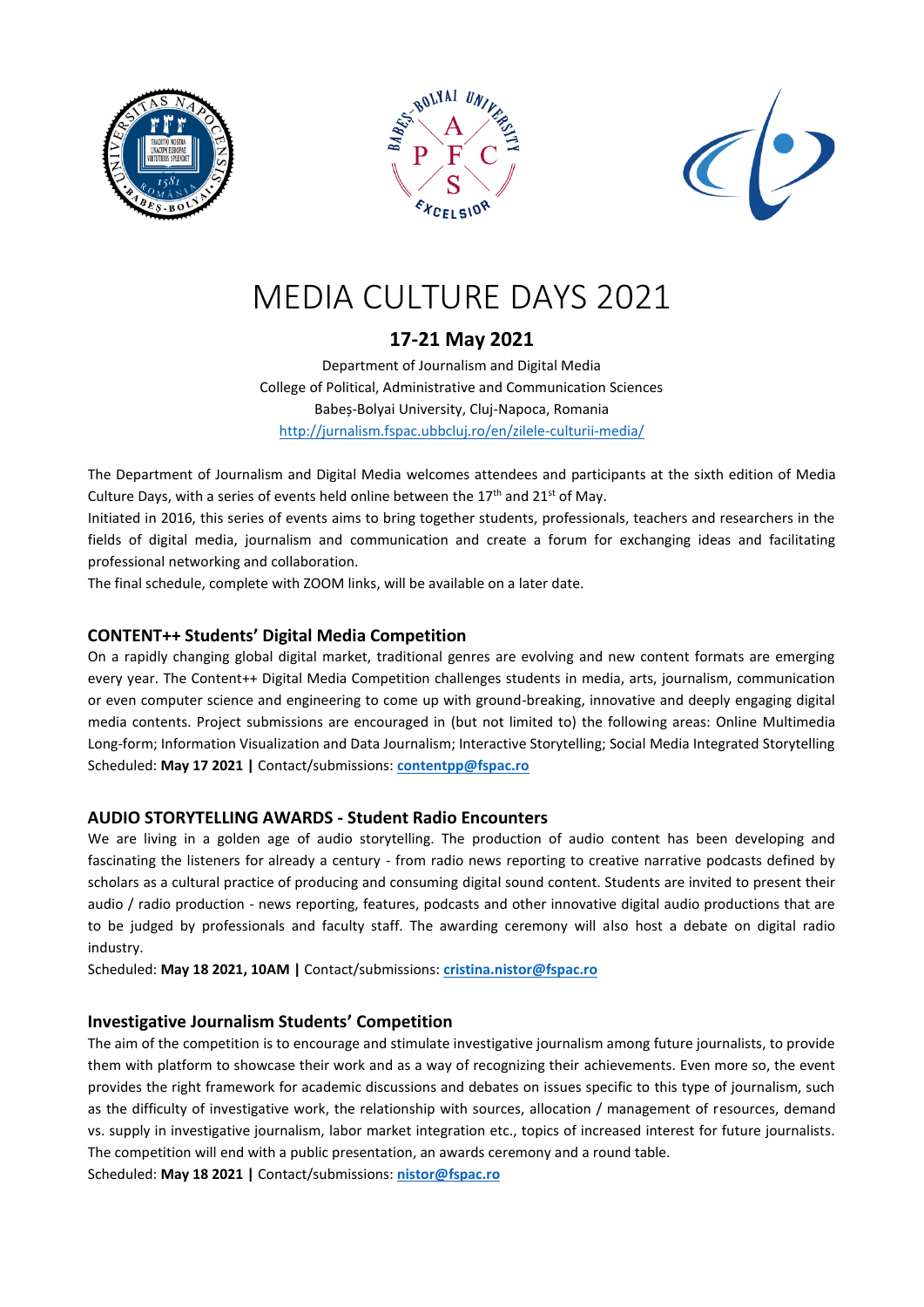#### **WRITTEN PRESS: PROFILE WRITING COMPETITION 2021**

Inspirational stories, stories of hope, stories of resilience. Nowadays, media outlets exploit this journalistic genre because characters' emotions and beliefs allow the audience to take part in the story. The aim of this competition is to encourage students to explore the background and character of a particular person. The focus should be on aspects of the subject's personal or professional life. Students are invited to submit their long-form journalism pieces, which fall under the portrait category (portrait interview or portrait feature). The pieces are to be judged by professionals (journalists and writers) and faculty staff.

Scheduled: **May 18 2021 |** Contact/submissions: **ometa@fspac.ro**

#### **MEDIA VS. POWER Webinar**

The Power (political or financial), and Media need each other in order to fulfill their goals. Their love-hate relationship is filled with suspicion. The Power strives to convey its own message, while Media tries to get a glimpse of what's behind the official scenario, to reveal Power's dirty secrets. This treacherous no man's land, with smiles on faces and guns at the ready, is a place where corruption, influence, suspicion or betrayal become bitter reality. What is a journalist supposed to do and how should one behave in such an environment, resembling the script of a spy movie? The present webinar tries to set some guidelines, inspired by the life and experience of three investigative reporters, each with outstanding achievements, hardcore journalists who tasted Power's bitter revenge. Carmen Dumitrescu, novelist and journalist (investigatoria.ro, presshub.ro, EuropaFM, RealitateaTV, Liber în Teleorman), Cosmin Savu (Pro TV, România te iubesc) and Sebastian Oancea (vrancea24.ro, RealitateaTV).

Scheduled: **19 May 2021 |** Contact**: [trofin@fspac.ro](mailto:trofin@fspac.ro)**

#### **MEDIA AND SOCIETY: Models, Representations and Current Phenomena - Students' Conference**

The Student Conference organized by the Journalism Department at the College of Political, Administrative and Communication Sciences will be celebrating its 14<sup>th</sup> edition in 2021. As in the previous years, this unique multilingual event will bring together Bachelor and Master's students in English, Romanian, Hungarian and German language panels to present their research projects, receive feedback and discuss opportunities for further research. Scheduled: **May 20 2021 |** For submission, use **[this form](https://forms.office.com/r/2mHCxgngMj)**.

#### **Visual Animation Students' Competition 2021**

The selection includes animation projects (digital and traditional). These projects must demonstrate the level of understanding for the programs and basic principles of animation (2d, 3d, vectors, stop-motion, 3d, motion graphics, etc.) and the way the students transfer this information into final products. Scheduled: **May 20 2021 |** Contact/submissions: **[dorofte@fspac.ro](mailto:dorofte@fspac.ro)**

#### **FOCUS Press Photo Exhibition**

The photo exhibition featuring the year's best student work in photojournalism (news photo, photo story, photo portrait, nature and travel categories) will open to the public in the presence of professional photojournalists and professors of photography. The awarding ceremony will be followed by a debate that is exploring the changing environment of production, distribution and consumption within the industry of press photography and the complex impact that the digital new technologies have upon photojournalism.

Scheduled: **May 21 2021, 10AM |** Contact/submissions: **focus@fspac.ro**

#### **Digital Graphics Students Competition 2021**

Despite the pandemic, thanks to increasingly accessible digital technologies, we have many opportunities to relax, to try to somehow reduce the mental tensions caused by the pandemic: we can inform ourselves in real time about the world, we can communicate through digital platforms with almost anyone, at any distance. But, in addition to these possibilities, the different digital platforms provide us with another solution, which can be just as psychologically beneficial as the information or the communication, namely: CREATION.

So, starting from these premises, during the "Media Culture Days", 2021 edition, we invite you to create, using the various digital design applications accessible to you, artistic compositions that can represent for their spectators a